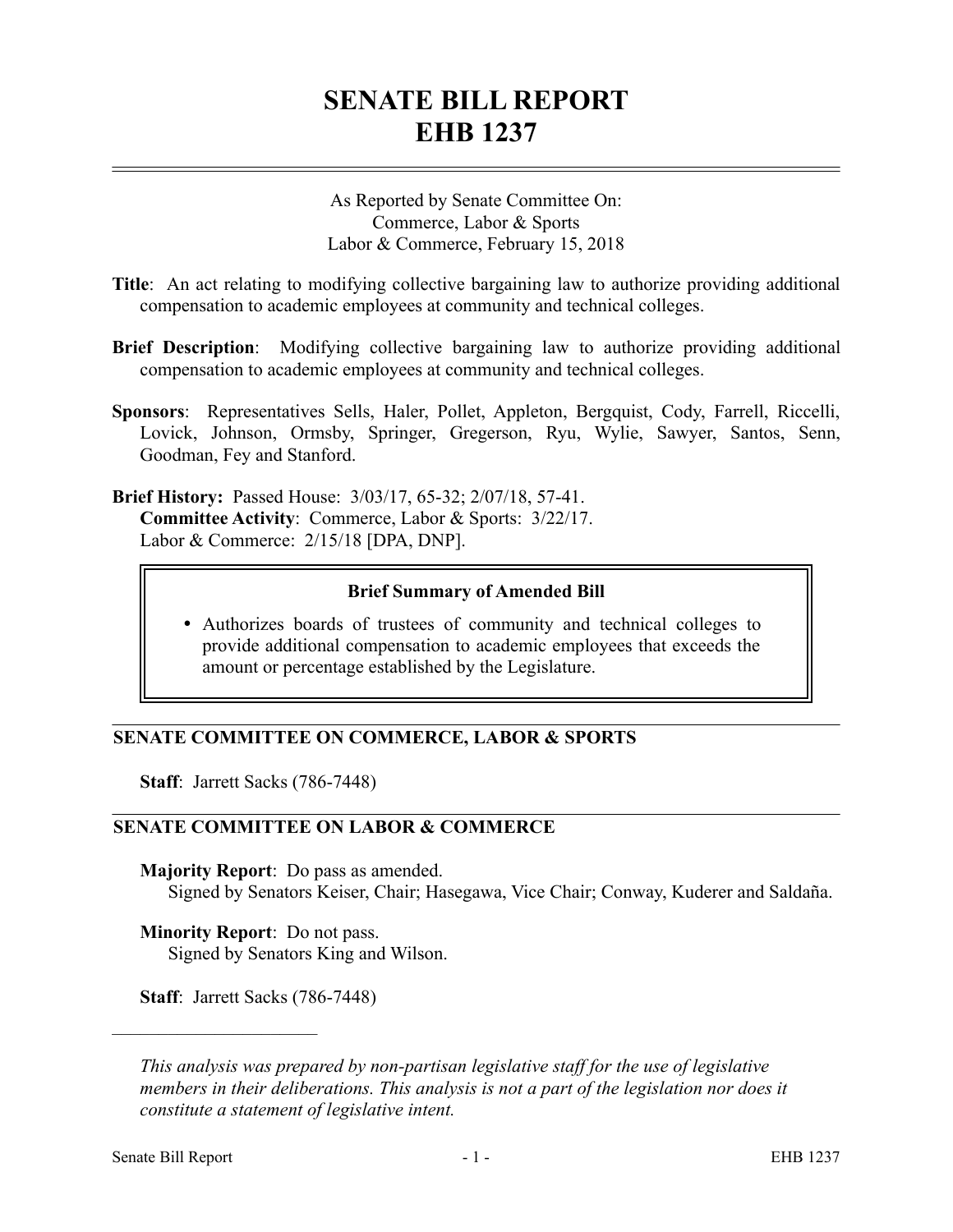**Background**: Community and Technical Colleges. Academic employees at community and technical colleges have collective bargaining rights with respect to wages, hours, and other terms and conditions of employment. Bargaining occurs between the board of trustees for the particular community college district and the appropriate exclusive employee organization.

Bargaining units at community and technical colleges are composed of academic employees, which include any teacher, counselor, librarian, or department head who is employed by the college district on a full-time or part-time basis. Administrators may be part of the bargaining unit if a majority of the administrators and a majority of the bargaining unit elect to include them.

Provisions in collective bargaining agreements relating to salary increases cannot exceed the amount or percentage established by the Legislature in the appropriations act and allocated to the State Board of Community and Technical Colleges. If any provision of a salary increase is subsequently modified by the Legislature in an appropriations act, the parties must enter into collective bargaining to modify the provisions.

Four-Year Institutions of Higher Education. For faculty of four-year institutions of higher education, a collective bargaining agreement may not include compensation that exceeds the amount or percentage established by the Legislature in the appropriations act. However, the employer may provide additional compensation to the faculty that exceeds that provided by the Legislature.

**Summary of Amended Bill**: A board of trustees may provide additional compensation to academic employees of a community and technical college that exceeds the amount provided by the Legislature.

A written collective bargaining agreement acted upon by a board of trustees must be submitted to the Office of Financial Management by October 1 prior to the fiscal year in which the provisions of the agreement go into effect.

Language providing that contract provisions related to salary increases are not binding on future actions of the Legislature is stricken.

**EFFECT OF LABOR & COMMERCE COMMITTEE AMENDMENT(S)**: An intent section is added. A reference to classified employees of technical colleges is added to the list of community and technical college employees whose salary increases and compensation may exceed the amount appropriated by the Legislature.

**Appropriation**: None.

**Fiscal Note**: Available.

# **Creates Committee/Commission/Task Force that includes Legislative members**: No.

**Effective Date**: Ninety days after adjournment of session in which bill is passed.